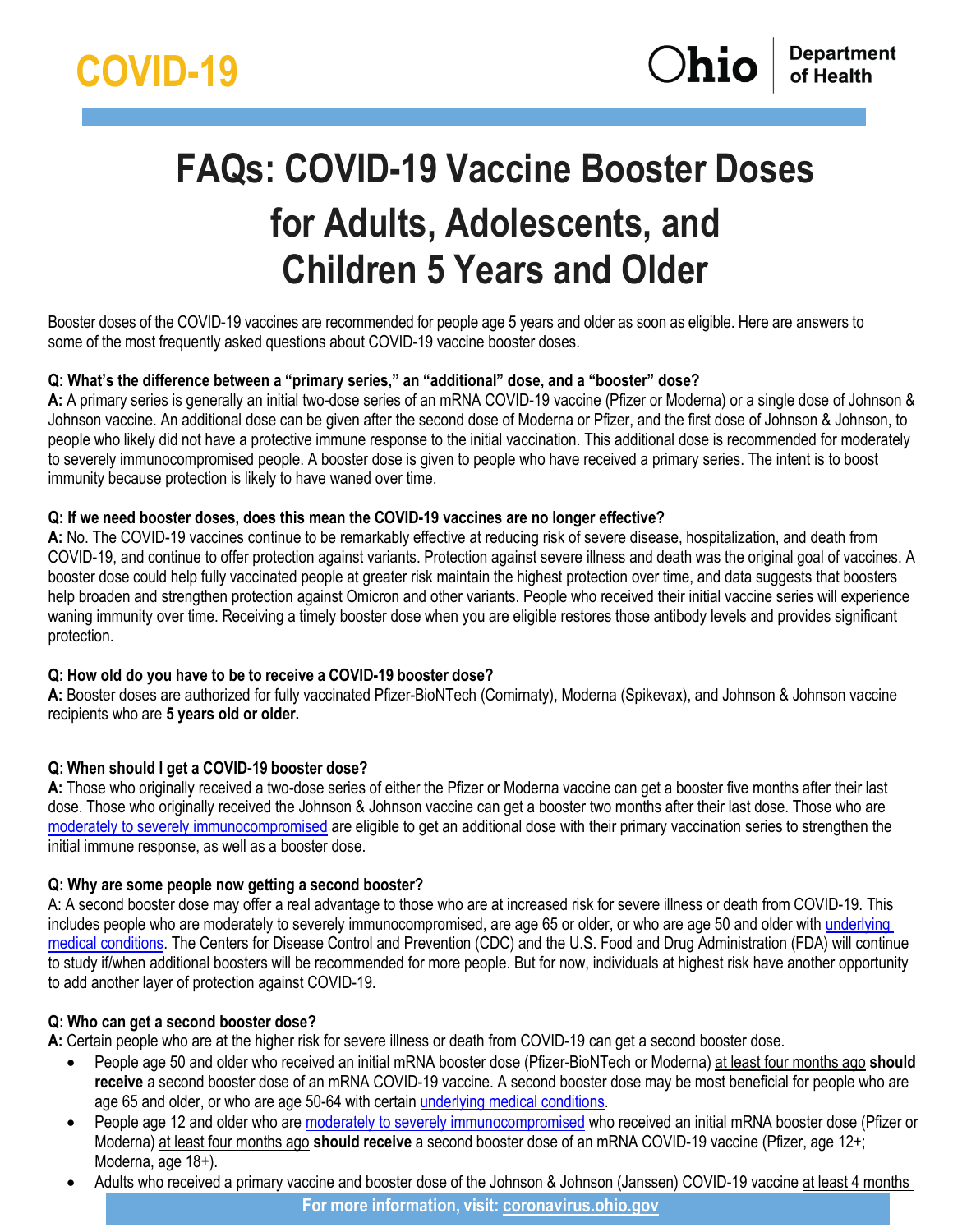ago **may receive** a second booster dose using an mRNA COVID-19 vaccine (Pfizer or Moderna).

*People who are now eligible to receive a second booster dose are encouraged to talk to their healthcare providers to assess individual risks and the benefits of another dose in strengthening ongoing protection.*

# **Q: I'm immunocompromised. Does this mean I should now get five doses?**

**A:** If you are moderately to severely immunocompromised, received the Moderna or Pfizer vaccine, and you are age 12 years or older, you can receive as many as five doses – the three-dose primary series, plus two booster doses.

# **Q: If I originally received the Johnson & Johnson vaccine and its booster, should I get another dose?**

**A:** If it has been at least four months since your booster, you may choose to receive another booster, this time an mRNA vaccine (Pfizer or Moderna) to boost your ongoing protection. According to a new [CDC study,](https://www.cdc.gov/mmwr/volumes/71/wr/mm7113e2.htm?s_cid=mm7113e2_w) three doses of a messenger RNA vaccine perform the best, while a Johnson & Johnson vaccine followed by a mRNA booster shot is next best. Two shots of Johnson & Johnson provide a lower level of protection; therefore a second booster is recommended for Johnson & Johnson vaccine recipients who are able to receive an mRNA vaccine.

## **Q: Can I get a booster dose of a different vaccine than I initially received?**

**A:** It depends on your age. If you are 5-17 years old, you are only eligible to receive the Pfizer vaccine. If you are an adult age 18 years or older, a COVID-19 booster dose does not have to match the vaccine given for the primary series. Some people may prefer the vaccine type originally received, and others may choose to get a different booster.

## **Q: Which vaccine is the best for a booster?**

**A:** The COVID-19 mRNA vaccines developed by Pfizer and Moderna are recommended in most cases. Individuals who are unable to receive an mRNA vaccine can receive Johnson & Johnson's COVID-19 vaccine.

# **Q: Are the side effects worse for the booster?**

**A:** Adults and children may have some side effects from a COVID-19 vaccine including pain, redness or swelling at the injection site, tiredness, headache, muscle pain, chills, fever, and nausea. Serious side effects are rare, but may occur.

## **Q: Am I still fully vaccinated if I haven't gotten a booster?**

**A:** Yes, a person is still considered fully vaccinated two weeks after the second dose in a two-shot series, such as the Pfizer-BioNTech or Moderna vaccines, or two weeks after a single-dose vaccine, such as the Johnson & Johnson vaccine. But fully vaccinated does not mean optimally protected. To be optimally protected and up to date on recommended COVID-19 vaccinations, a person should get a booster shot when eligible.

#### **Q: What does "up to date" on COVID-19 vaccinations mean?**

**A:** Everyone is considered up to date until the time they are eligible for another recommended dose. Fully vaccinated individuals are eligible for a booster 5 months after completing the primary series, (Pfizer-BioNTech or Moderna vaccines), or two months after the J&J/Janssen vaccine. A person would need to get a booster shot to be considered up to date, and a second booster if among those eligible.

#### **Q: Where can I get a booster dose?**

**A:** Vaccines are widely available at many locations across the state, including local health departments, pediatricians, family physicians, community health centers, adult and children's hospitals, and pharmacies. Ohioans are encouraged to call their provider for more information or visit [gettheshot.coronavirus.ohio.gov](https://gettheshot.coronavirus.ohio.gov/) or call 1-833-4-ASK-ODH (1-833-427-5634) to locate a provider or make an appointment.

#### **Q: How much does a booster dose cost?**

**A:** There is no out-of-pocket cost for a COVID-19 vaccine. Your provider may ask for your insurance, Medicare, or Medicaid information, because providers can charge an administration fee to insurance. You will not have to pay a fee directly.

### Q: Do I have to get my booster at the same place where I received the original vaccine series? What if it isn't open anymore?

**A:** No, you do not need to visit the same vaccine provider for your booster dose. To find a provider near you, visit [gettheshot.coronavirus.ohio.gov](https://gettheshot.coronavirus.ohio.gov/) or call 1-833-427-5634.

# **Q: Do I need to bring my COVID-19 vaccine card to my appointment? What if I lost it?**

**A:** Ohioans are encouraged to bring their existing COVID-19 vaccine card to be updated. If you cannot find your vaccine card, you should first contact your original vaccine provider to see if they can locate your records. If they are unable to assist, please contact your local health department. If they are unable to assist, please review this information on [how to mail a request for your vaccination records](https://coronavirus.ohio.gov/static/vaccine/public-instructions-to-access-impactsiis-record.pdf)